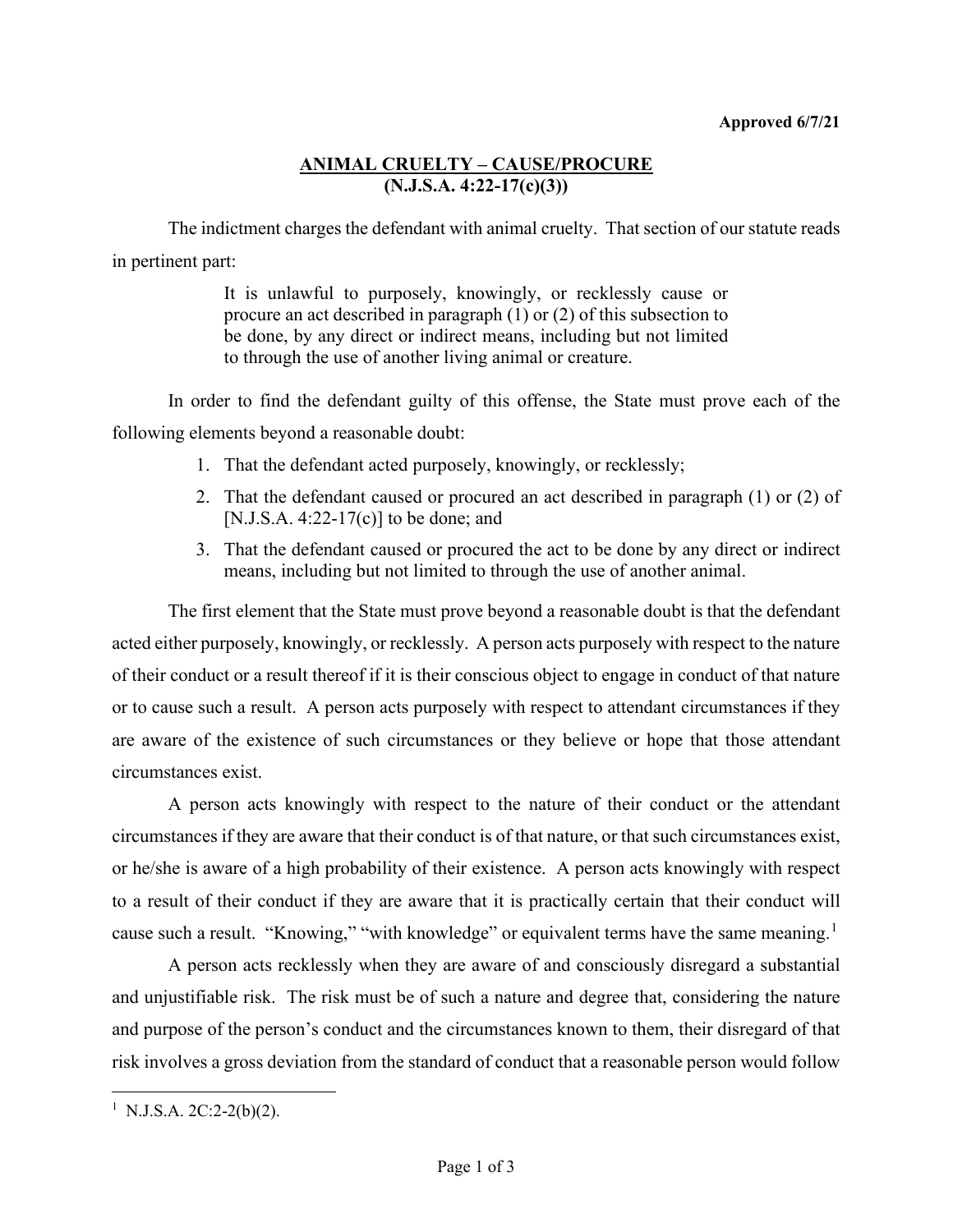## **Animal Cruelty – Cause/Procure (N.J.S.A. 4:22-17(c)(3))**

in the actor's situation. One is said to act recklessly if one acts with recklessness, with scorn for the consequences, heedlessly, or foolhardily.

Purpose, knowledge, and recklessness are conditions of the mind that cannot be seen and can only be determined by inferences from conduct, words or acts. The State need only prove one state of mind – that is, that the defendant acted either purposely, knowingly, or recklessly. The State does not have to prove a combination of these states of mind.

A state of mind is rarely susceptible of direct proof but must ordinarily be inferred from the facts. Therefore, it is not necessary, members of the jury, that the State produce witnesses to testify that an accused said he/she had a certain state of mind when he/she engaged in a particular act. It is within your power to find that such proof has been furnished beyond a reasonable doubt by inference which may arise from the nature of his/her acts and his/her conduct, and from all he/she said and did at the particular time and place, and from all of the surrounding circumstances.

The second element that the State must prove beyond a reasonable doubt is that the defendant caused or procured an act described in paragraph (1) or (2) of [N.J.S.A. 4:22-17(c)] to be done. Specifically, those acts are: torment, torture, maim, hang, poison, unnecessarily or cruelly beat, cruelly abuse, needlessly mutilate, or cause bodily injury to a living animal or creature by failing to provide necessary care, whether as the owner or as a person otherwise charged with the care of the living animal or creature. "Owner" or "person" includes a corporation, and the knowledge and acts of an agent or employee of a corporation in regard to animals transported, owned, employed, or in the custody of the corporation shall be imputed to the corporation.<sup>[2](#page-1-0)</sup>

In this case, the State alleges that [**INSERT SUMMARY OF STATE'S ALLEGATIONS**].

The third element that the State must prove beyond a reasonable doubt is that the defendant caused or procured the act to be done by any direct or indirect means, including but not limited to through the use of another animal. "Animal" or "creature" includes the whole brute creation.<sup>[3](#page-1-1)</sup>

<span id="page-1-0"></span><sup>&</sup>lt;sup>2</sup> N.J.S.A. 4:22-15.

<span id="page-1-1"></span> $3$  N.J.S.A. 4:22-15.